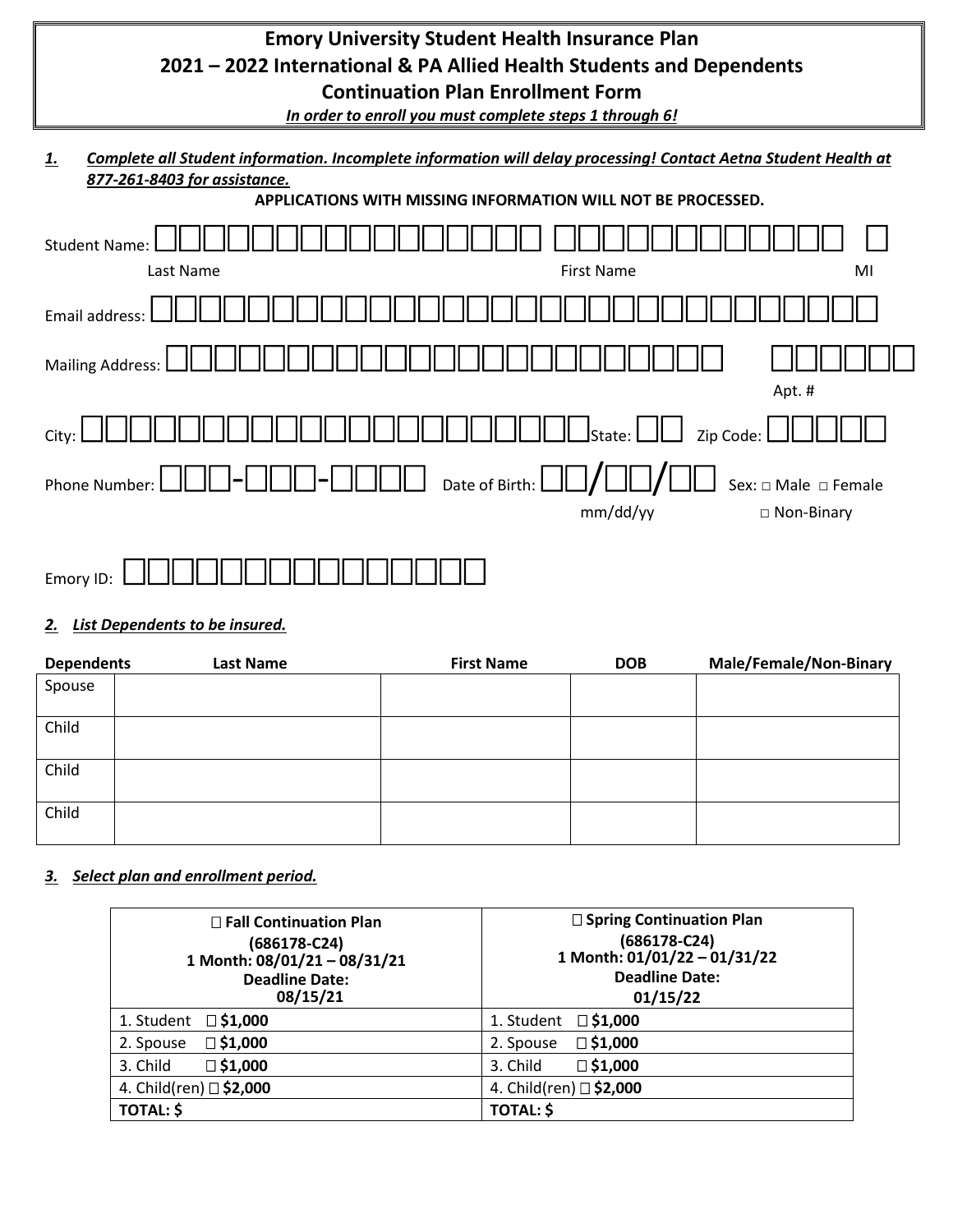# **Emory University Student Health Insurance Plan 2021 – 2022 International & PA Allied Health Students and Dependents Continuation Plan Enrollment Form**

*In order to enroll you must complete steps 1 through 6!*

**\*If enrolling dependents, coverage rates selected must be added together for total premium due.**

#### *4. Designate payment method.*

**Make check or money order payable to Aetna Student Health or refer to the charge card authorization to charge premium to Visa, Discover, American Express, or MasterCard (Please note Visa, Discover, American Express, and MasterCard are the only credit cards accepted). CASH WILL NOT BE ACCEPTED.**

#### **CREDIT CARD AUTHORIZATION-PLEASE PRINT CLEARLY (VISA, DISCOVER, AMERICAN EXPRESS, OR MASTERCARD ARE THE ONLY ACCEPTED CREDIT CARDS)**

| Charge full amount: $\left[\begin{array}{c c} \end{array}\right]$                        |  |  |  |
|------------------------------------------------------------------------------------------|--|--|--|
| Credit card# (Visa, Discover, American Express, or MasterCard only):                     |  |  |  |
|                                                                                          |  |  |  |
| <b>Signature of Cardholder:</b><br>Printed name and address (if different from student): |  |  |  |

#### **PLEASE READ AND SIGN THE BACK OF THIS FORM. WITHOUT YOUR SIGNATURE, WE WILL NOT ACCEPT YOUR ENROLLMENT APPLICATION.**

#### *5. Notice to student (signature required)*

Students presently enrolled in the Emory Student Health Insurance Plan are eligible to continue their coverage by enrolling in the Emory Continuation Plan. This Continuation Plan is only available to insured students who lose their eligibility for the Emory University Student Health Insurance Plan through graduation or otherwise leaving school. This Plan will be available to terminating students and eligible dependents as long as they were enrolled in Emory Student Health Insurance Plan for the previous academic term. Newborn children born after the termination date of the 2021/2022 Plan are not eligible for Continuation Coverage. Students eligible for the 2021/2022 Emory Student Health Insurance Plan are not eligible to purchase this Continuation Option. **To enroll, complete the enrollment form and remit the appropriate premium prior to the stated deadline date. Coverage will be in effect the day after the termination date of your Emory University Student Health Insurance to insure continuous coverage. Application and premium received after deadline date will not be accepted and premium will be refunded.**

Coverage may be purchased for a one (1) month Period of Coverage. The period of coverage must be selected, and the total premium must be paid, at the time of enrollment. **The Emory University Student Health Insurance Policy is not renewable. However, you may re-enroll for the next policy year if you are eligible at that time. All enrollments are final. Once an application has been received, coverage cannot be cancelled, and no refunds are available.** Once an election of coverage is made, a later application requesting an increase or a decrease of the initially elected coverage period will not be processed, even if received prior to the deadline.

#### **ELIGIBILITY FOR CARE AT EMORY STUDENT HEALTH SERVICES**

Students who graduated from Emory University are allowed to receive care at Student Health Services on a fee-for-service basis. Therefore, eligibility for care is as follows:

Graduated May 2021 (NOT enrolled during Summer or returning in the fall), eligibility ends May 17, 2021.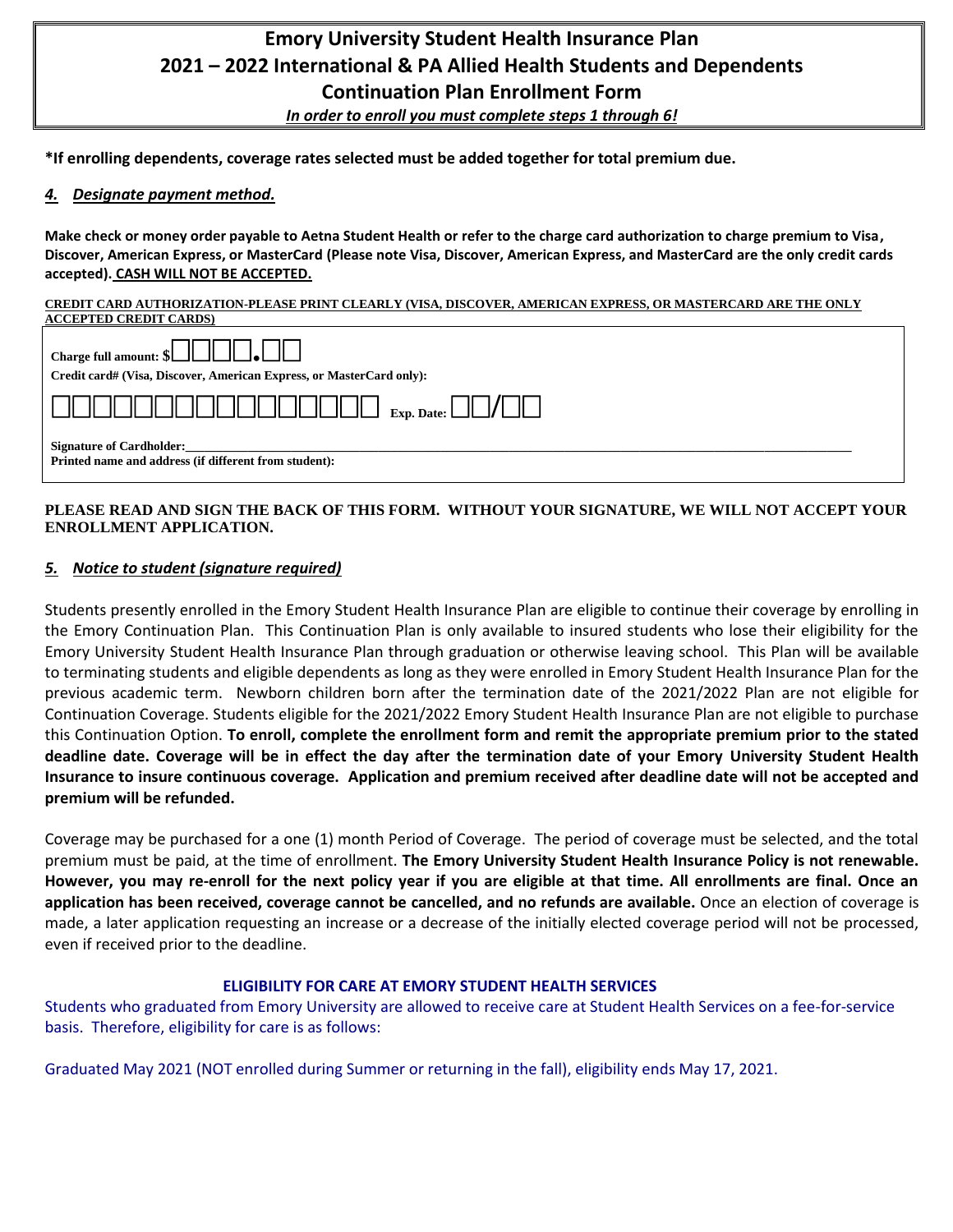## **Emory University Student Health Insurance Plan 2021 – 2022 International & PA Allied Health Students and Dependents Continuation Plan Enrollment Form** *In order to enroll you must complete steps 1 through 6!*

Students who purchase the Continuation Plan for a period of time that exceeds their eligibility at Student Health Services should receive their primary care at another Emory Core or Aetna PPO primary care provider. A referral is not necessary to receive this care.

#### **DESCRIPTION OF BENEFITS**

The Emory University Continuation Coverage is the same as the 2021-2022 Emory University Student Health Insurance Plan. Please see the Emory University Student Health Insurance Plan Design and Summary of Benefits on-line at [www.aetnastudenthealth.com](http://www.aetnastudenthealth.com/). Click on "Find your School" and enter #686178 as your Policy Number for a description of benefits, definitions, limitations and exclusions of the Plan for 2021-2022. For a complete description, please refer to the Master Policy.

The payment of the balance of any Copays, Deductibles, Coinsurance amounts, and any charges beyond the allowed Reasonable Charges and any medical expenses not covered are the responsibility of the Covered Person.

I have carefully read the Emory Continuation Information and elect to enroll as indicated. I permit Emory University to provide Aetna Student Health with my enrollment status for purpose of eligibility under this Plan. I warrant that the information I have provided on this application form is true and I am aware that if I provide false information, my coverage and my dependent(s) coverage can be made void. I understand that if it is later determined that the student is not eligible; the premium will be refunded, unless a claim has been filed, but the premium is not refundable for reasons other than eligibility. I understand that I am under no obligation to purchase the Continuation Plan.

#### **It is the student's responsibility for timely renewal payments.**

*6.* Do we have your permission to communicate electronically with you regarding this enrollment form and this Student and dependent Health Insurance Plan? **Yes** \_\_\_\_\_\_**No** \_\_\_\_\_\_\_

**Signature**: \_\_\_\_\_\_\_\_\_\_\_\_\_\_\_\_\_\_\_\_\_\_\_\_\_\_\_\_\_\_\_\_\_\_\_\_\_\_\_\_\_\_\_\_\_\_\_\_\_\_\_\_\_\_\_\_\_\_\_\_\_\_\_\_\_\_**Date**:\_\_\_\_\_\_\_\_\_\_\_\_\_\_\_\_\_\_\_\_\_

### AETNA STUDENT HEALTH BENEFIT P.O. BOX 14388 LEXINGTON, KY 40512 **OR** FAX: 859-425-5200

Aetna complies with applicable Federal civil rights laws and does not discriminate, exclude or treat people differently based on their race, color, national origin, sex, age, or disability.

Aetna provides free aids/services to people with disabilities and to people who need language assistance.

If you need a qualified interpreter, written information in other formats, translation or other services, call the number on your ID card.

If you believe we have failed to provide these services or otherwise discriminated based on a protected class noted above, you can also file a grievance with the Civil Rights Coordinator by contacting: Civil Rights Coordinator, P.O. Box 14462, Lexington, KY 40512 (CA HMO customers: PO Box 24030 Fresno, CA 93779), 1-800-648-7817, TTY: 711, Fax: 859-425-3379 (CA HMO customers: 860-262-7705), [CRCoordinator@aetna.com.](mailto:CRCoordinator@aetna.com)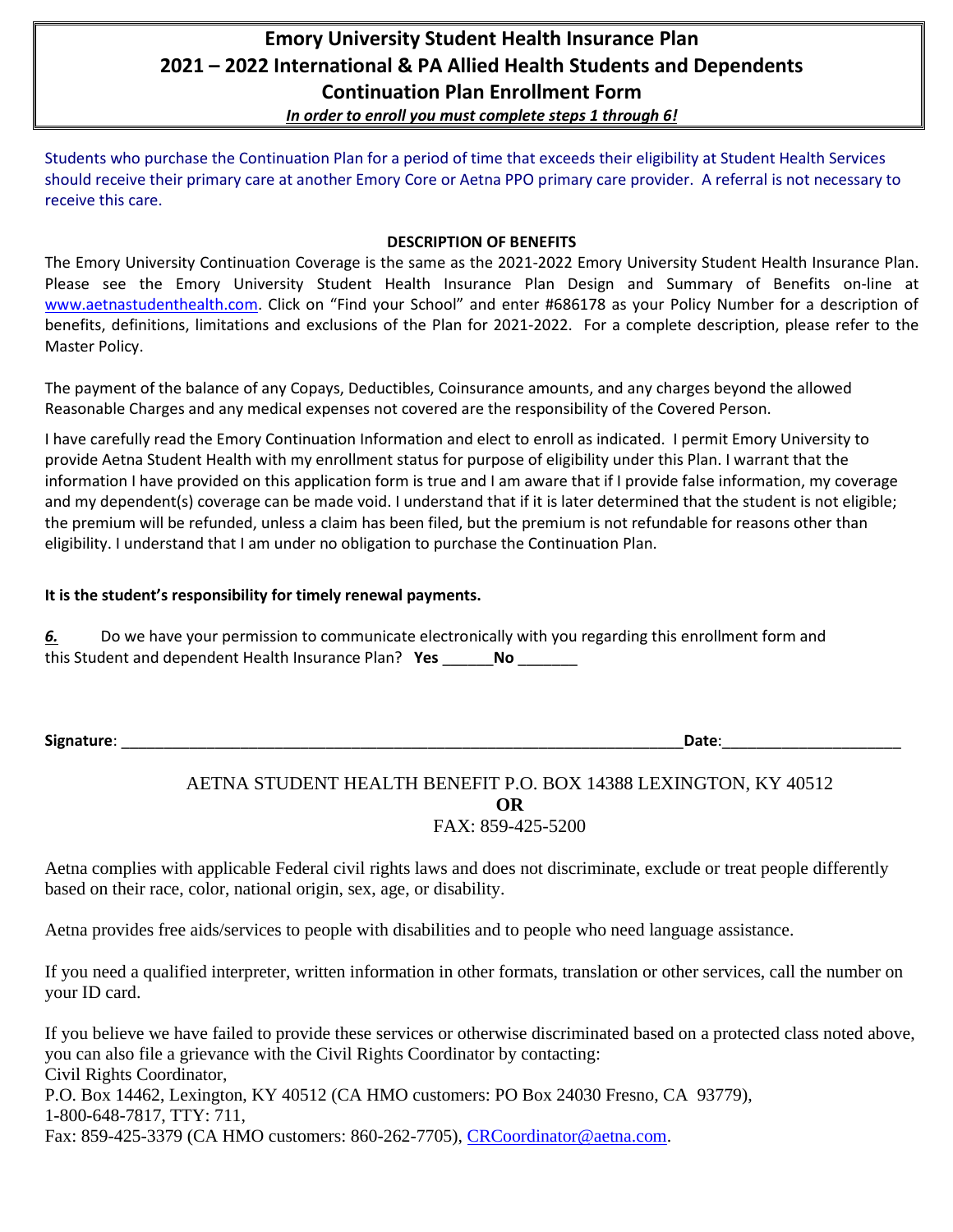### **Emory University Student Health Insurance Plan 2021 – 2022 International & PA Allied Health Students and Dependents Continuation Plan Enrollment Form** *In order to enroll you must complete steps 1 through 6!*

You can also file a civil rights complaint with the U.S. Department of Health and Human Services, Office for Civil Rights Complaint Portal, available at [https://ocrportal.hhs.gov/ocr/portal/lobby.jsf,](https://ocrportal.hhs.gov/ocr/portal/lobby.jsf) or at: U.S. Department of Health and Human Services, 200 Independence Avenue SW., Room 509F, HHH Building, Washington, DC 20201, or at 1-800-368- 1019, 800-537-7697 (TDD).

*Aetna is the brand name used for products and services provided by one or more of the Aetna group of subsidiary companies, including Aetna Life Insurance Company, Coventry Health Care plans and their affiliates (Aetna).*

TTY: 711

For language assistance in your language call the number listed on your ID card at no cost. (English)

Para obtener asistencia lingüística en español, llame sin cargo al número que figura en su tarjeta de identificación. (Spanish)

欲取得繁體中文語言協助,請撥打您 ID 卡上所列的號碼,無需付費。(Chinese)

Pour une assistance linguistique en français appeler le numéro indiqué sur votre carte d'identité sans frais. (French)

Para sa tulong sa wika na nasa Tagalog, tawagan ang nakalistang numero sa iyong ID card nang walang bayad. (Tagalog)

Benötigen Sie Hilfe oder Informationen auf Deutsch? Rufen Sie kostenlos die auf Ihrer Versicherungskarte aufgeführte Nummer an. (German)

للمساعدة في )اللغة العربية(، الرجاء االتصال على الرقم المجاني المذكور في بطاقتك التعريفية. )Arabic)

Pou jwenn asistans nan lang Kreyòl Ayisyen, rele nimewo a yo endike nan kat idantifikasyon ou gratis. (French Creole)

Per ricevere assistenza linguistica in italiano, può chiamare gratuitamente il numero riportato sulla Sua scheda identificativa. (Italian)

日本語で援助をご希望の方は、IDカードに記載されている番号まで無料でお電話ください。(Japanese)

한국어로 언어 지원을 받고 싶으시면 보험 ID 카드에 수록된 무료 통화번호로 전화해 주십시오. (Korean)

برای راهنمايی به زبان فارسی، بدون هيچ هزينه ای با شماره ای که بر روی کارت شناسايی شما آمده است تماس بگيريد. انگليسی )Persian )

Aby uzyskać pomoc w języku polskim, zadzwoń bezpłatnie pod numer podany na karcie ID. (Polish)

Para obter assistência linguística em português ligue para o número grátis listado no seu cartão de identificação. (Portuguese)

Чтобы получить помощь русскоязычного переводчика, позвоните по бесплатному номеру, указанному в вашей ID-карте удостоверения личности. (Russian)

Để được hỗ trợ ngôn ngữ bằng (ngôn ngữ), hãy gọi miễn phí đến số được ghi trên thẻ ID của quý vị. (Vietnamese)